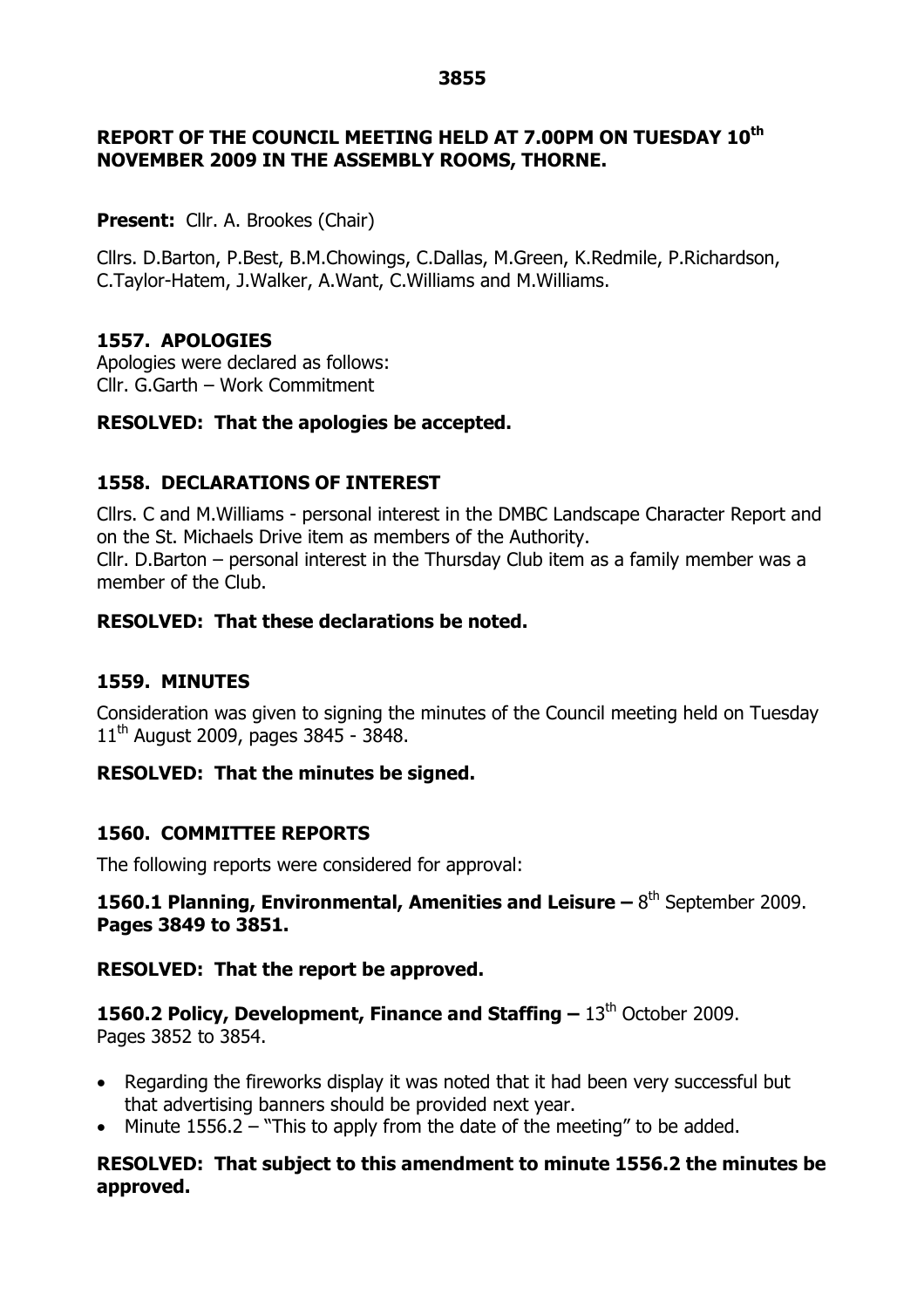# **1561. POLICING IN THORNE AND MOORENDS**

Councillors welcomed Sgt. Rowse who gave the following report:

- Crime in Thorne and Moorends for the  $2^{nd}$  quarter was down 32% on last year compared to 16% over South Yorkshire as a whole.
- PACT Meetings looking for new locations to maximise turnout. Old Folks Centre suggested in Thorne, Moorends Community Centre in Moorends.
- October priorities speeding on Marshland Road, motorcycles in Moorends, antisocial behaviour in Moorends.
- White van speed camera looking at locations in Thorne and Moorends.
- Police were now more visible on the streets and there was an increased level of policing generally in the area.
- Section 30 could be introduced again in the future if required.

Councillors thanked Sgt. Rowse for his report and congratulated the Police on getting the crime figures down and increasing the level of policing generally.

## **1562. PLANNING APPLICATIONS i) 09/02091/OUT**

Outline application for erection of 12 apartments in 2 blocks on approx. 0.14ha of land following demolition of existing buildings (being amendment to previous permission granted under ref 09/01585/OUT granted 27.08.09) at former Builders Yard, Lock Lane, Thorne for Abernat Homes.

### **RESOLVED: That the application be welcomed but the Council wished to see the development proceed as soon as possible.**

# **ii) 09/02005/REM**

Details of siting, design, external appearance and layout for the erection on 1no detached house and double garage on approx. 0.07 ha of land (being matters reserved in outline granted under ref. 07/02631/OUT on 15.01.08) at 34 Ellison Street, Thorne, Doncaster for Mr N. Walker.

### **RESOLVED: No observations.**

# **1563. FINANCIAL MATTERS**

# **1563.1 ACCOUNTS PAYABLE**

Consideration was given to Statement of Accounts Payable to  $31<sup>st</sup>$  October 2009, Vouchers 171 to 197.

It was noted that a written weekly checklist should be completed for all mechanical plant. The need for further plant, e.g. another large mower, would be assessed at budget time.

# **RESOLVED: That the accounts payable be approved.**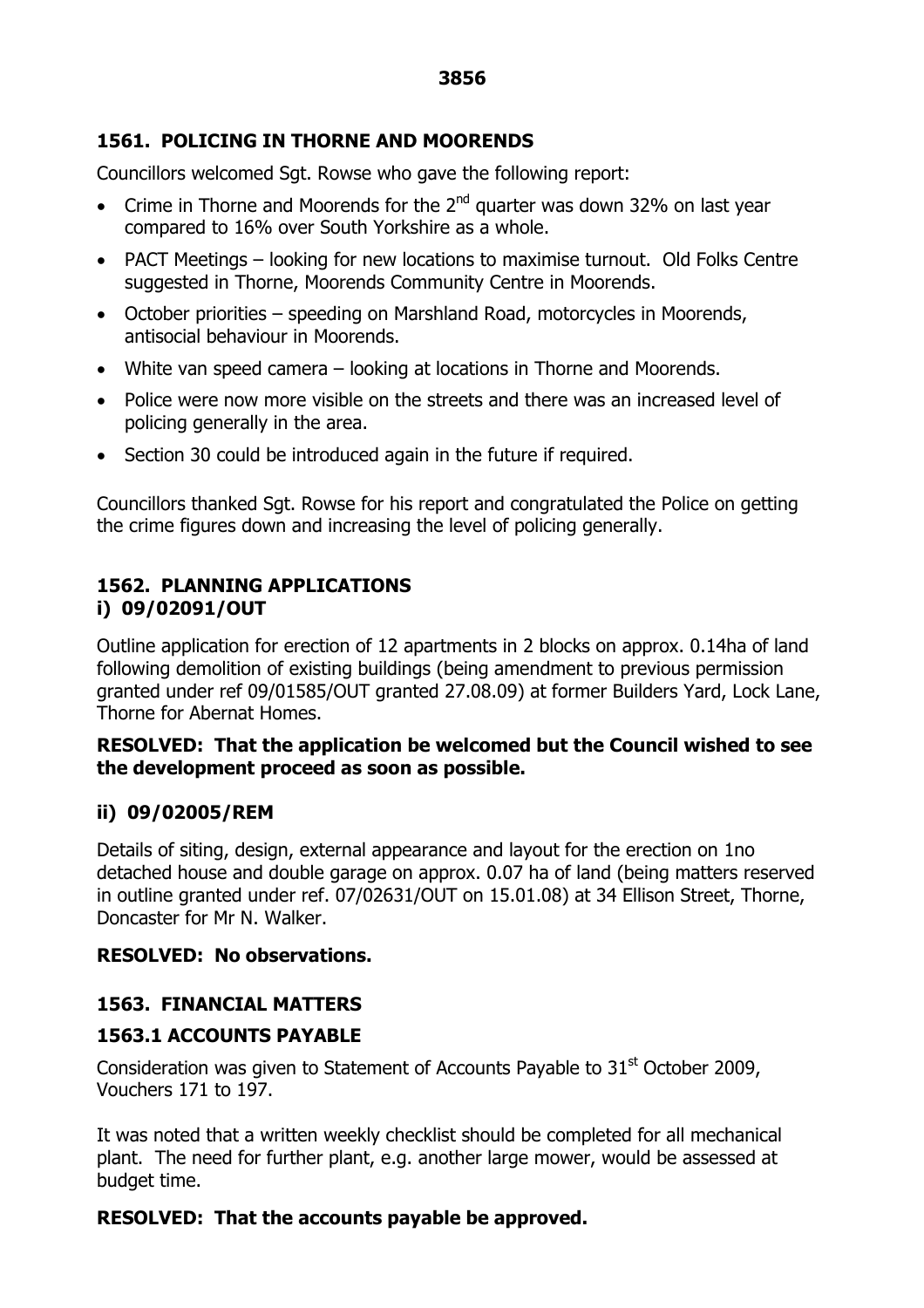## **1563.2 FINANCIAL REPORT**

Consideration was given to the financial report for months 5 & 6 of the current financial year. It was noted that energy costs were over budget but that because of under spend in other areas the overall expenditure was within the budget. On the income side both the Cemetery and Market income was below budget but there were corresponding reductions in costs. It was agreed that these points would be reviewed for next year's budget.

## **RESOLVED: That the financial report be approved.**

## **1563.3 ANNUAL ACCOUNTS**

Consideration was given to the letter dated 30<sup>th</sup> September 2009 from the external auditors in which the accounts for the year ended  $31<sup>st</sup>$  March 2009 had been signed off with no matters being drawn to the Council's attention.

## **RESOLVED: That the matter be noted.**

## **1564. DMBC LANDSCAPE CHARACTER AND CAPABILITY STUDY**

Consideration was given to the Consultation Document dated September 2009 sent out by Doncaster MBC. Concern was expressed as to why three apparently similar reports have been produced in the past few years. It was noted that the planner concerned had agreed to speak to the Council on this report and the sequential test.

### **RESOLVED: That no development should take place in areas designated as high visual sensitivity under any circumstances. Also that brownfield sites within Thorne and Moorends should be utilised first.**

### **1565. THORNE MOORENDS COMMUNITY RADIO**

The Mayor reported that he and the Clerk attended a meeting with representatives of the community radio on Monday  $2<sup>nd</sup>$  November 2009.

They demonstrated the equipment which was ready for a launch on  $14<sup>th</sup>$  December 2009. They had a five year license and would be broadcasting 24/7 and, once operating, would generate income from advertising. There was a great opportunity for individuals and organisations, including the Council, to get involved including making programmes and advertising.

This would enable the Town Council to publicise its services and facilities which as a Quality Council they were bound to do but it was important that the community radio was seen as being totally independent of the Council.

**RESOLVED: That the Council would continue to provide infrastructure support including free use of premises at the Winning Post and office support as required. Also emergency funding (to be immediately repaid) of up £2500 for unforeseen equipment fixtures directly affecting broadcasting.**